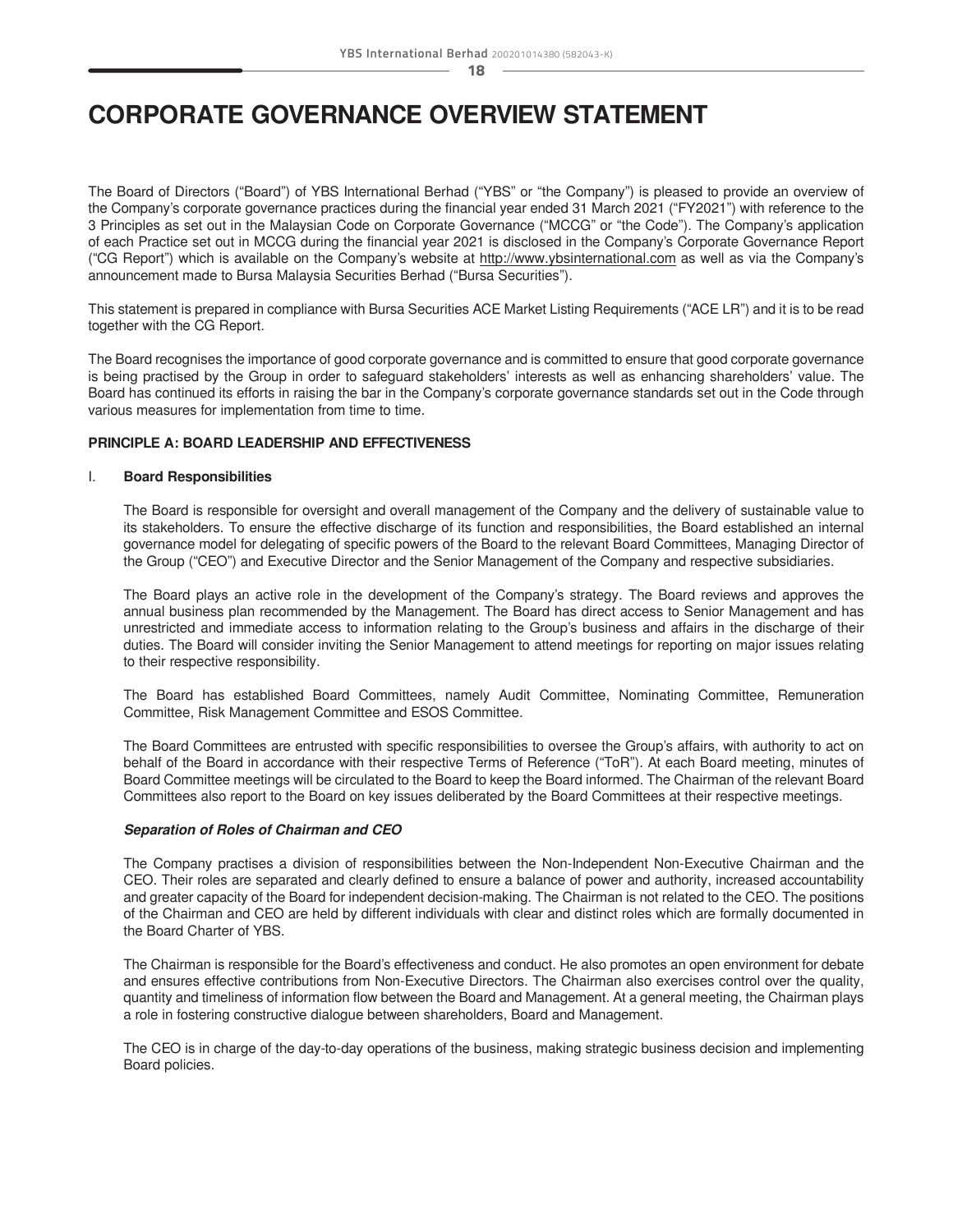

### **PRINCIPLE A: BOARD LEADERSHIP AND EFFECTIVENESS (CONT'D)**

#### I. **Board Responsibilities (Cont'd)**

#### *Company Secretaries*

Both Company Secretaries of the Company have legal credentials, and are qualified to act as company secretary under Section 235(2) of the Companies Act, 2016.

#### *Access to Information and Advice*

The Directors have individual and independent access to the advice and dedicated support services of the Company Secretaries in ensuring the effective functioning of the Board. Generally, the meeting papers for the Board of Directors' Meeting and/or respective Committee Meeting are circulated at least seven (7) days prior to the Meetings. In promoting productive discussions during the respective Meetings, the Directors may seek advice from the Management on issues under their respective purview. The Directors may also interact directly with the Management, or request further explanation, information or updates on any aspect of the Group's and of the Company's operations or business concerns from them.

In addition, the Board may seek independent professional advice at the Company's expense on specific issues to enable it to discharge its duties in relation to matters being deliberated. Individual Directors may also obtain independent professional or other advice in furtherance of their duties, subject to the approval of the Chairman or the Board, depending on the quantum of the fees involved.

#### *Board Charter*

The Board Charter clearly sets out the roles and responsibilities of the Board and Board Committees and the processes and procedures for convening their meetings. It serves as a reference and primary induction literature providing prospective and existing Board members and Management insights into the fiduciary and leadership functions of the Directors of YBS.

The Board last reviewed its charter on 8 July 2021. The Board will continue the practice to review its charter regularly, at least once a year to keep it up to date with changes in regulations and best practices and ensure its effectiveness and relevance to the Board's objectives.

#### *Code of Ethics and Conduct*

The principle of the Company's Code of Ethics for Directors is based on principles in relation to sincerity, integrity, responsibility and corporate social responsibility. The Code of Ethics is formulated to enhance the standard of corporate governance and corporate behaviour with the intention of achieving the following aims:

- To establish a standard of ethical behaviour for Directors based on trustworthiness and values that can be accepted, are held or upheld by any one person.
- To uphold the spirit of responsibility and social responsibility in line with the legislation, regulations and guidelines for administrating the Group.

#### *Whistleblower Policy*

YBS has in place the Whistleblower Policy and Procedures that fosters an environment in which integrity and ethical behavior are maintained and any illegal or improper actions and/or wrong doings in the Group may be exposed. The Company's Code of Ethics for Directors continues to govern the standards of ethics and good conduct expected of Directors.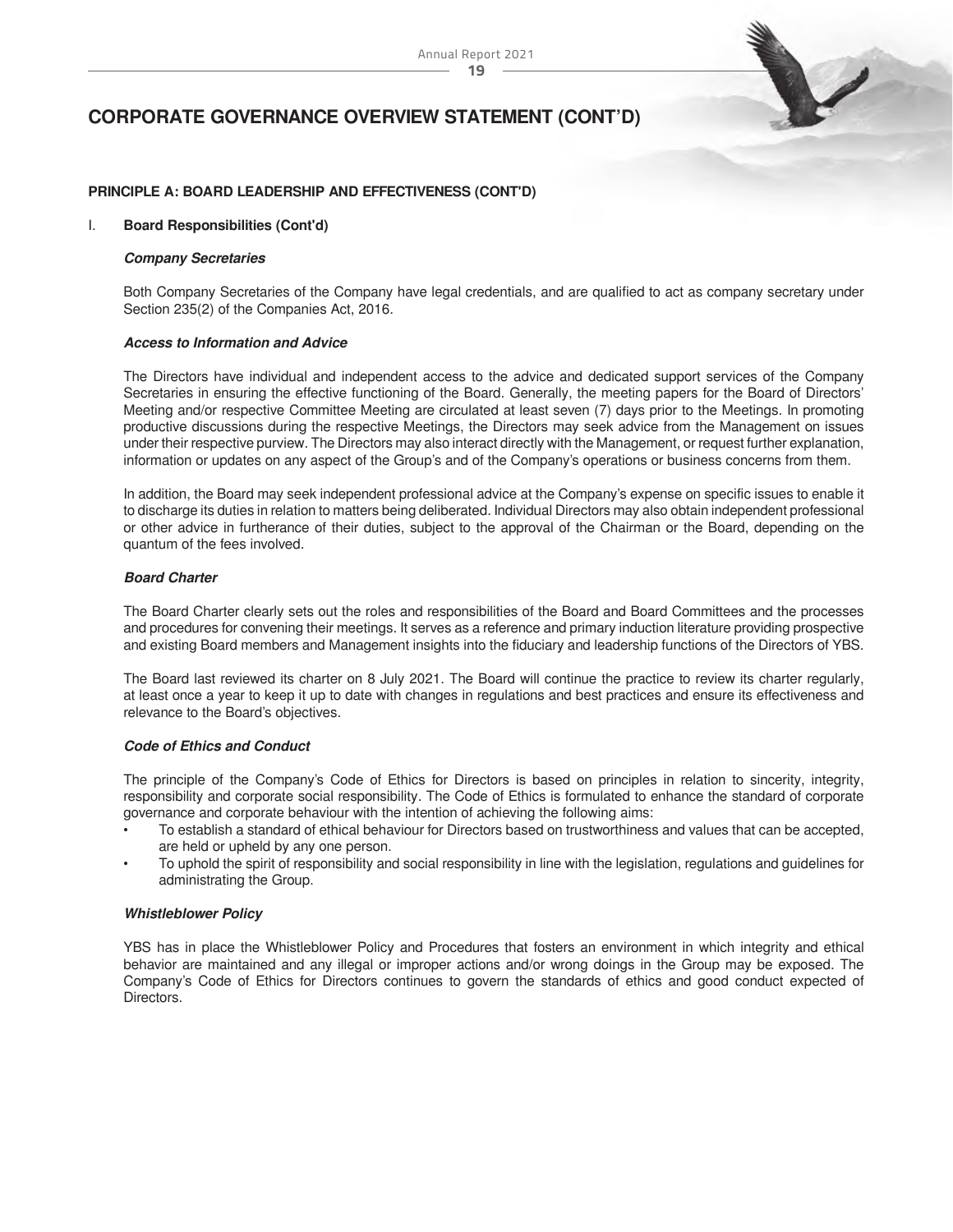# **CORPORATE GOVERNANCE OVERVIEW STATEMENT (CONT'D)**

### **PRINCIPLE A: BOARD LEADERSHIP AND EFFECTIVENESS (CONT'D)**

#### I. **Board Responsibilities (Cont'd)**

#### *Anti-Bribery and Corruption Policy*

With the adoption of the Anti-Bribery and Corruption Policy ("ABC policy"), YBS has a zero-tolerance approach towards bribery and corruption in any form and is committed to behaving professionally, fairly and with integrity in all the business dealings. The ABC policy elaborates upon those principles and provides guidance on how to deal with improper solicitation, bribery and other corrupt activities that may arise in the course of business. The ABC policy is applicable to all employees, directors, contractors, sub-contractors, consultants, agents, representatives and others performing work or services for or on behalf of the Group.

Further details pertaining to the respective ToR of Board Committees, Board Charter, Code of Ethics, Whistleblower Policy and Procedures and ABC Policy are available at YBS's website at [http://www.ybsinternational.com.](http://www.ybsinternational.com)

#### II. **Board Composition**

The Board currently has six (6) members comprising the Non-Independent Non-Executive Chairman, two (2) Executive Directors and three (3) Independent Non-Executive Directors. This composition complies with Rule 15.02 of the ACE LR whereby the Company must have at least two (2) Directors or one-third (1/3) of the Board, whichever is higher, who are Independent Directors.

The Board recognises the benefits of having a diverse Board to ensure that the mix and profiles of the Board members in terms of age, ethnicity and gender, provide the necessary range of perspectives, experience and expertise required to achieve effective stewardship and management.

In the event of any vacancy in the Board resulting in the non-compliance with the above, the Company must fill the vacancy within three (3) months. The Board is of the opinion that the interests of shareholders of the Company are fairly represented by the current Board composition and its size constitutes an effective Board of the Company.

The presence of the three (3) Independent Non-Executive Directors is essential in providing guidance, unbiased, fully balanced and independent views, advice and judgement to many aspects of the Group's strategy so as to safeguard the interests of minority shareholders and to ensure that high standards of conduct and integrity are maintained by the Group.

The Board is mindful of the recommendation that the Board must comprise a majority of independent directors where the Chairman of the Company is not an independent director. The Board is of the opinion that other than his shareholdings in the Company, YBhg Dato' (Dr) Pahamin Ab Rajab has demonstrated that he is independent from the Management and free from business relationship that might interfere with his exercise of independent judgement.

The Board has not nominated a Senior Independent Non-Executive Director to whom concerns may be conveyed as the Board is of the opinion that given the strong independent element of the Board, any concerns regarding the Group may be conveyed by shareholders or investors to any of the Independent Directors at the following address and such concerns will be reviewed and addressed by the Board accordingly:

Mr Low Hee Chung/ Ms Gor Siew Yeng/ Dato' Jimmy Ong Chin Keng YBS International Berhad 57-G Persiaran Bayan Indah, Bayan Bay, Sungai Nibong, 11900 Bayan Lepas, Penang.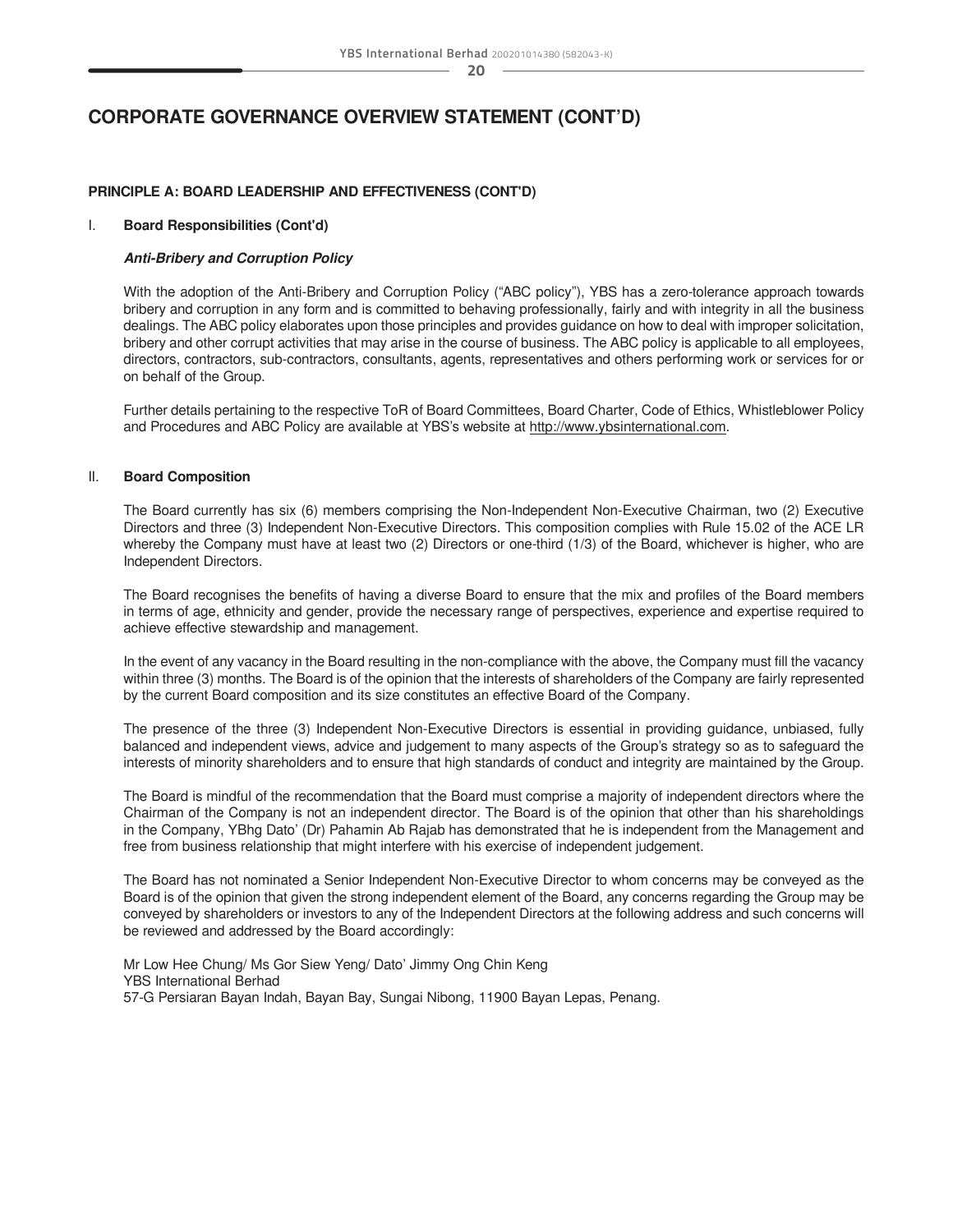#### **21** Annual Report 2021

# **CORPORATE GOVERNANCE OVERVIEW STATEMENT (CONT'D)**

### **PRINCIPLE A: BOARD LEADERSHIP AND EFFECTIVENESS (CONT'D)**

#### II. **Board Composition (Cont'd)**

#### *Nominating Committee ("NC")*

The membership of the NC is as follows:

Chairman : YBhg Dato' (Dr) Pahamin Ab Rajab (Non-Independent Non-Executive Director)

| Members : | Low Hee Chung             | (Independent Non-Executive Director) |
|-----------|---------------------------|--------------------------------------|
|           | Gor Siew Yeng             | (Independent Non-Executive Director) |
|           | Dato' Jimmy Ong Chin Keng | (Independent Non-Executive Director) |

The NC of YBS assumes the following core responsibilities:

- formulating the nomination, selection and succession policies for members of the Board;
- review the structure, size and diversity (including without limitation, gender, age, cultural and educational background, ethnicity, professional experience, skills, knowledge and length of service) of the Board;
- consider the election criteria and develop procedures for the sourcing and election of candidates to stand for election by YBS's shareholders ("Shareholders") or to fill casual vacancies of Directors;
- identify and nominate candidates to the Board for it to recommend to Shareholders for election as Directors;
- undertake an assessment of its Independent Directors annually;
- review the training needs for the Directors annually; and
- establishing a set of quantitative and qualitative performance criteria to evaluate the performance of each member of the Board, each Board Committee and reviewing the performance of the Board as a whole.

Details of the ToR for NC of YBS are available at its corporate website at [http://www.ybsinternational.com.](http://www.ybsinternational.com/)

In line with the ToR of NC, there are three (3) meetings held by the NC during the FY2021. The activities carried out by the NC during the financial year in discharging its functions are as follows, amongst others:

- reviewed the structure, size and diversity (including without limitation, gender, age, cultural and educational background, ethnicity, professional experience, skills, knowledge and length of service) of the Board;
- undertaken an assessment of independency of its Independent Directors;
- recommended to the Board on those Directors who retire pursuant to Constitution of the Company, being eligible, to seek re-election during the forthcoming AGM;
- reviewed the training needs for the Directors; and
- reviewed and accepted the resignation of Independent Non-Executive Director ("INED") and appointment of new INED.

#### *Appointment of New Directors to the Board*

The Company has in place its procedures and criteria for appointment of new directors. It has been a practice to the Company that NC will carry out an interview with the candidate prior to his/her appointment as a director of the Company. All candidates for appointment are first considered by the NC, taking into account the mix of skills, competencies, experience, professionalism and other relevant qualities required to well manage the business, with the aim to meet the current and future needs of the Board composition. The NC also evaluates the candidates' character and ability to commit sufficient time to the Group. Other factors considered for appointment of Independent Director will include the level of independence of the candidate.

The NC leads the process for identifying and making recommendations for the Board's approval on suitable candidates for directorship to the Board and members to the Board Committees. The Board will then based on the recommendation of the NC, evaluates and decides on the appointment of the proposed candidate(s). The Company Secretaries will ensure that all appointments are properly conducted and that legal and regulatory obligations are met.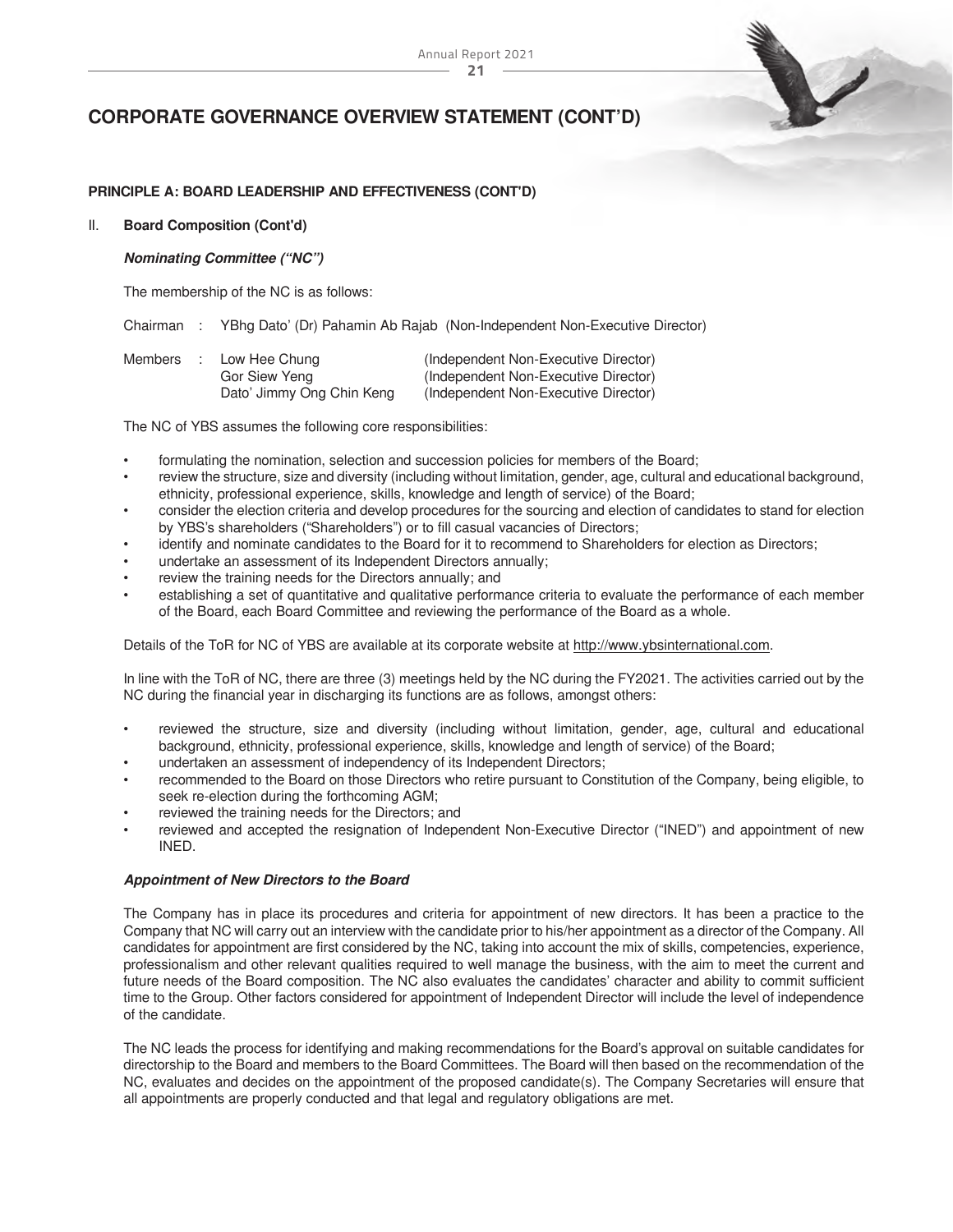# **CORPORATE GOVERNANCE OVERVIEW STATEMENT (CONT'D)**

### **PRINCIPLE A: BOARD LEADERSHIP AND EFFECTIVENESS (CONT'D)**

#### II. **Board Composition (Cont'd)**

#### *Appointment of New Directors to the Board (Cont'd)*

The NC will assess the potential candidate's suitability and the candidates are required to declare and confirm in writing their independence based on the criteria on independence as set out in the ACE LR.

The NC will also be reviewing the composition of respective Board Committee of the Company to ensure its effectiveness in functioning.

#### *Board Evaluation*

The NC has also established a set of quantitative and qualitative performance criteria to evaluate the performance of each member of the Board, each Board Committee and reviewing the performance of the Board as a whole. The criteria for assessment of Directors shall include attendance record, intensity of participation at meetings, quality of interventions and special contributions.

On 27 May 2021, an assessment of the effectiveness of the Board, respective Board Committee and Independence ("the Assessment") were carried out in respect of the FY2021. Appraisal form which comprising quantitative and qualitative performance criteria to evaluate the performance of each member of the Board as well as each Board Committee, were being circulated at the NC meeting for assessment. The NC reviewed the required mix of skills, experience and other qualities of the Board and Board Committee and agreed that it has the necessary mix of skill, experience and other qualities to serve effectively.

Notwithstanding the recommendation of the MCCG, the Company does not practice any form of gender, ethnicity and age group biasness as all candidates shall be given fair and equal treatment. The Board believes that there is no detriment to the Company in not adopting a formal gender, ethnicity and age group diversity policy as the Company is committed to provide fair and equal opportunities and nurturing diversity within the Company. The Board is of the view that the appointment of Board member or management should be determined based on objective criteria, merit and with due regard for diversity in skills, experience and other qualities regardless of gender but will nevertheless consider appointing more directors of the female gender where suitable to be in line with the Code's target. Besides, the Board also made progress in broadening the diversity of the Board and Senior Management from time to time.

The skillsets and diversity of the existing Board are summarized as follows:

|                                     |             |                                                         | Industry / Background |            |            |            | By Composition        |                |                  |                                           |                |                                         |                  |         |      |        |
|-------------------------------------|-------------|---------------------------------------------------------|-----------------------|------------|------------|------------|-----------------------|----------------|------------------|-------------------------------------------|----------------|-----------------------------------------|------------------|---------|------|--------|
|                                     |             |                                                         |                       | Experience |            |            |                       |                | Age              |                                           |                | Ethnic                                  |                  | Gender  |      |        |
| <b>Directors</b>                    | Nationality | Designation                                             | Technology            | Marketing  | Industrial | Corporate  | Finance<br>Accounting | Internal Audit | Legal<br>$M_{B}$ | years<br>$\overline{6}$<br>$\overline{Q}$ | 59 years<br>50 | above<br>and<br>years<br>$\overline{C}$ | <b>Bumiputra</b> | Chinese | Male | Female |
| YBhg Dato' (Dr)<br>Pahamin Ab Rajab | Malaysian   | Chairman/<br>Non- Independent<br>Non-Executive Director |                       | √          |            | $\sqrt{ }$ | √                     |                | √                |                                           |                | V                                       | $\sqrt{ }$       |         | √    |        |
| Yong Chan Cheah                     | Malaysian   | <b>Managing Director</b>                                | √                     | √          | N          | √          | √                     | √              |                  | √                                         |                |                                         |                  | √       | √    |        |
| Yong Swee Chuan                     | Malaysian   | <b>Executive Director</b>                               | √                     | √          | √          |            | √                     |                |                  | √                                         |                |                                         |                  | √       | V    |        |
| Low Hee Chung                       | Malaysian   | Independent<br><b>Non-Executive Director</b>            |                       |            |            | √          | √                     | √              |                  | √                                         |                |                                         |                  | √       | √    |        |
| Gor Siew Yeng                       | Malaysian   | Independent<br><b>Non-Executive Director</b>            |                       |            |            | √          |                       | $\sqrt{ }$     | √                |                                           | $\sim$         |                                         |                  | √       |      | √      |
| Dato' Jimmy<br>Ong Chin Keng        | Malaysian   | Independent<br><b>Non-Executive Director</b>            |                       | N          |            | $\sim$     | √                     | √              |                  |                                           | $\sim$         |                                         |                  | √       | √    |        |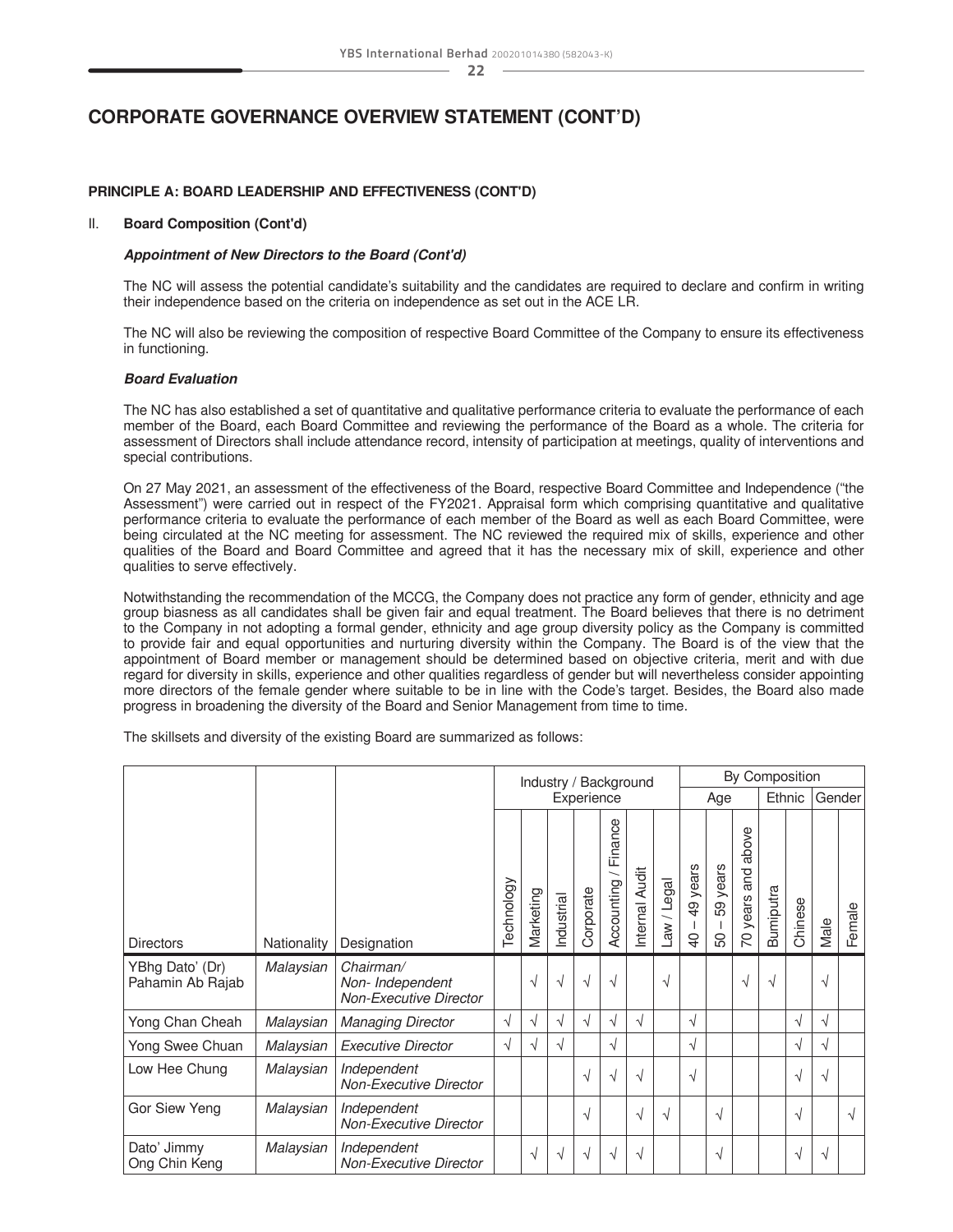

### **PRINCIPLE A: BOARD LEADERSHIP AND EFFECTIVENESS (CONT'D)**

#### II. **Board Composition (Cont'd)**

#### *Annual Assessment of Independence*

The NC played an important role to assist the Board in assessing the independence of Non-Executive Directors of the Company on annual basis. Based on the assessment conducted by the NC, the Board is generally satisfied with the level of independence demonstrated by all the Independent Directors of the Company and their ability to act in the best interest of the Group.

The NC develops the criteria to assess independence of Independent Director, including but not limited to directors' background, family relationships, interest of shareholdings in the Company and related party transactions with the Group (if any).

#### *Time Commitment*

The Board meets on a quarterly basis with additional meetings held whenever necessary. The Board met four (4) times during the financial year under review. The meeting attendance record of the Directors is as follows:

|                                                          | <b>Meeting Attendance</b> |
|----------------------------------------------------------|---------------------------|
| YBhg Dato' (Dr) Pahamin Ab Rajab                         | 3/4                       |
| Yong Chan Cheah                                          | 4/4                       |
| Yong Swee Chuan                                          | 4/4                       |
| Low Hee Chung                                            | 4/4                       |
| Gor Siew Yeng                                            | 4/4                       |
| Dato' Jimmy Ong Chin Keng (Appointed on 5 February 2021) | 1/1                       |
| Chuah Poay Ngee (Resigned on 8 December 2020)            | 3/3                       |

Though the Company does not set a policy for Directors to notify the Chairman and/or Management prior to accepting new appointments, to ensure that the Directors have the time to focus and fulfill their roles and responsibilities effectively and in line with the ACE LR, a Director of YBS must not hold directorships of more than five (5) Public Listed Companies and must be able to commit sufficient time to YBS.

The Directors are required to submit an update on their other directorships from time to time for monitoring of the number of directorships held by the Directors of YBS and for notification to Companies Commission of Malaysia accordingly.

To facilitate the Directors' time planning, an annual meeting calendar is prepared and circulated to all Directors before the beginning of every calendar year.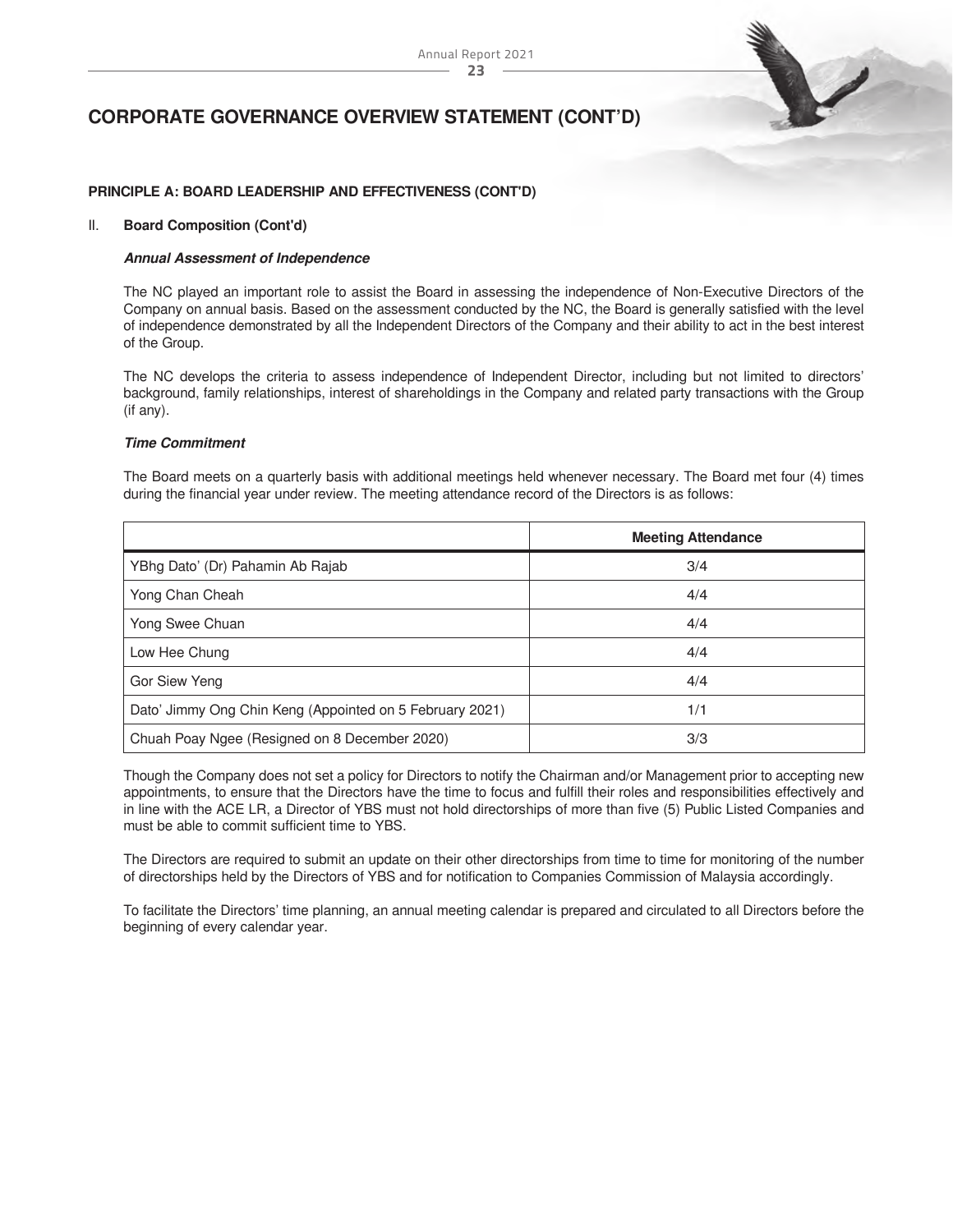# **CORPORATE GOVERNANCE OVERVIEW STATEMENT (CONT'D)**

## **PRINCIPLE A: BOARD LEADERSHIP AND EFFECTIVENESS (CONT'D)**

#### II. **Board Composition (Cont'd)**

#### *Continuing Training Programme*

The Directors are mindful that they should continue to attend training programmes to enhance their skills and knowledge where relevant, as well as to keep abreast of the changing regulatory and corporate governance developments.

The details of trainings attended by the Directors during the financial year are as follows:

| <b>Director</b>           | Date                        | Description                                                                                                                                                  |  |  |  |  |  |
|---------------------------|-----------------------------|--------------------------------------------------------------------------------------------------------------------------------------------------------------|--|--|--|--|--|
| Yong Chan Cheah           | 6 May 2020<br>1 day         | Engineering Solutions Digital Suite - Webinar Series<br>(Siemens Solid Edge with Synchronous Technology Delivers<br>Higher Design Productivity and More Fun) |  |  |  |  |  |
|                           | 2 June 2020<br>1 day        | SME Unplugged: 100 Go Digital Series                                                                                                                         |  |  |  |  |  |
|                           | 16 October 2020<br>1 day    | Global Outlook on Privacy - An SME Approach                                                                                                                  |  |  |  |  |  |
|                           | 3 November 2020<br>1 day    | Design Dev & Innovation 2020                                                                                                                                 |  |  |  |  |  |
|                           | 30 November 2020<br>1 day   | National E&E Forum 2020                                                                                                                                      |  |  |  |  |  |
|                           | 10 March 2021<br>1 day      | Implementing the Smart Automation with Taiwan Smart<br>Manufacturing                                                                                         |  |  |  |  |  |
| Yong Swee Chuan           | 23 November 2020<br>1 day   | National Tax Seminar 2020                                                                                                                                    |  |  |  |  |  |
|                           | 18 March 2021<br>1 day      | ISO 9001:2015 Quality Management System - Internal<br><b>Auditor Training</b>                                                                                |  |  |  |  |  |
| Low Hee Chung             | 23 November 2020<br>1 day   | Seminar Percukaian Kebangsaan 2020                                                                                                                           |  |  |  |  |  |
|                           | 12 January 2021<br>1 day    | MIA Webinar Series: Contemporaneous Transfer Pricing<br>Documentation: What is your responsibility?                                                          |  |  |  |  |  |
|                           | 10 March 2021<br>1 day      | Webinar on Sales Tax: Exemption and Audit Approach                                                                                                           |  |  |  |  |  |
| Gor Siew Yeng             | 17 July 2020<br>$1/2$ day   | Invitation To Roundtable Discussion On Human Resource<br>Requirements Of Penang State                                                                        |  |  |  |  |  |
|                           | 26 August 2020<br>$1/2$ day | FMM Penang: Human Resource/ Industrial Relations (HR/<br>IR) Forum                                                                                           |  |  |  |  |  |
| Dato' Jimmy Ong Chin Keng | 14 May 2020<br>1 day        | FMM - Business Ethics - Compliance to MACC ACT, Section<br>17A                                                                                               |  |  |  |  |  |
|                           | 6 Jan 2021<br>1 day         | FMM -Penang SAFE program-Mass screening using RT-<br>PCR vs RTK-AG                                                                                           |  |  |  |  |  |
|                           | 19 Jan 2021<br>1 day        | Min. Standard of Housing, Accommodation & Amenities Act<br>1990- (Amended) Act 446                                                                           |  |  |  |  |  |
|                           | 10 Feb 2021<br>1 day        | MPC-e-Shared Prosperity Organisation - Productivity Linked<br><b>Wages System</b>                                                                            |  |  |  |  |  |
|                           | 26 Feb 2021<br>1 day        | MARII Webinar - Kickstart your Industry 4.0 journey                                                                                                          |  |  |  |  |  |
|                           | 29 Mar 2021<br>$1/2$ day    | Webinar on SOCSO Penjana Kerjaya 2.0                                                                                                                         |  |  |  |  |  |
|                           | 29 Mar 2021<br>$1/2$ day    | Awareness training on Anti Bribery Management System                                                                                                         |  |  |  |  |  |

YBhg Dato'(Dr) Pahamin Ab Rajab did not attend any training during the FY2021. Nevertheless, he continues to keep himself abreast with the recent regulatory and corporate governance developments by studying the relevant reading materials published at various professional websites and newsletters from the authorities forwarded by the Management and Company Secretary from time to time.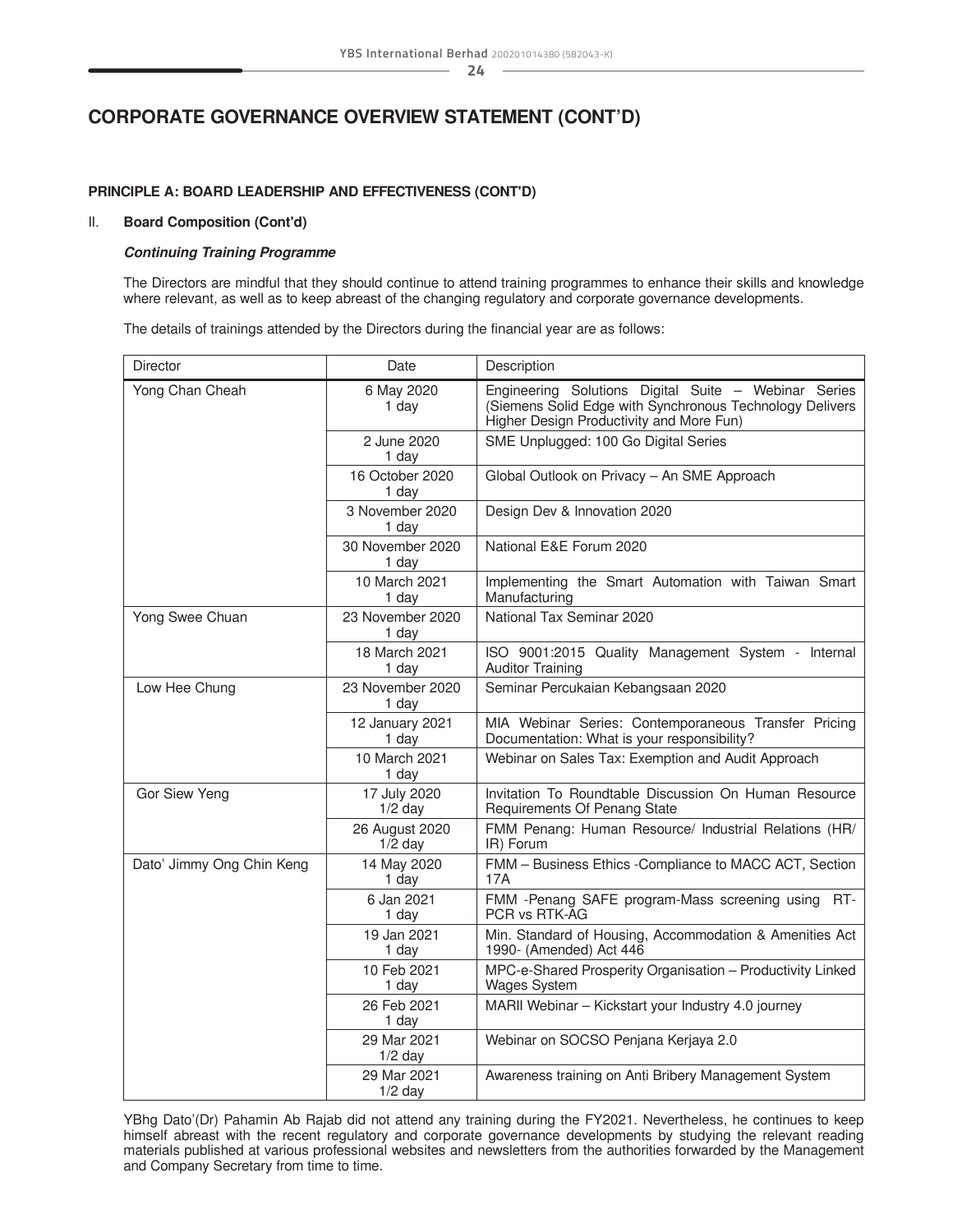

## **PRINCIPLE A: BOARD LEADERSHIP AND EFFECTIVENESS (CONT'D)**

### III. **Remuneration**

The Company's remuneration policy for Directors is formulated to attract and retain individuals of the necessary calibre needed to run the business of the Group successfully. The remuneration is structured to link experience, expertise and level of responsibility undertaken by the Directors. The Directors play no part in deciding their own remuneration and shall abstain from discussing or voting on their own remuneration.

The details of the Company Directors' remuneration comprising remuneration received/receivable from the Company and its subsidiaries during the FY2021 are as follows:

|                                                             | <b>Fees</b> | Salaries,<br>Bonuses.<br><b>EPF &amp; Other</b> | <b>Allowances</b> | Employees'<br>share option<br>scheme | <b>Total</b>     |
|-------------------------------------------------------------|-------------|-------------------------------------------------|-------------------|--------------------------------------|------------------|
| <b>Name of Directors</b>                                    | (RM)        | <b>Emoluments</b><br>(RM)                       | (RM)              | expenses<br>(RM)                     | (RM)             |
| <b>Non-Executive</b>                                        |             |                                                 |                   |                                      |                  |
| YBhg Dato' (Dr) Pahamin Ab Rajab                            | 70,000      |                                                 | 2,250             | $\overline{a}$                       | 72,250           |
| Low Hee Chung                                               | 40,000      |                                                 | 3,750             |                                      | 43,750           |
| Gor Siew Yeng                                               | 36,000      |                                                 | 2,500             | 3,040                                | 41,540           |
| Dato' Jimmy Ong Chin Keng<br>(Appointed on 5 February 2021) | 2,444       |                                                 | 500               |                                      | 2,944            |
| Chuah Poay Ngee<br>(Resigned on 8 December 2020)            | 24,774      |                                                 | 2,000             |                                      | 26,774           |
| <b>Executive</b>                                            |             |                                                 |                   |                                      |                  |
| Yong Chan Cheah                                             |             | 42,400                                          | 2,500             |                                      | 44,900           |
| Yong Swee Chuan                                             |             | 42,400                                          | 2,500             |                                      | 44,900           |
| Received/receivable from the Company                        | 173,218     | 84,800                                          | 16,000            | 3,040                                | 277,058          |
|                                                             |             |                                                 |                   |                                      |                  |
| <b>Non-Executive</b>                                        |             |                                                 |                   |                                      |                  |
| YBhg Dato' (Dr) Pahamin Ab Rajab                            |             |                                                 |                   |                                      |                  |
| Low Hee Chung                                               |             |                                                 |                   |                                      |                  |
| Gor Siew Yeng                                               |             |                                                 |                   |                                      |                  |
| Dato' Jimmy Ong Chin Keng<br>(Appointed on 5 February 2021) |             |                                                 |                   |                                      |                  |
| Chuah Poay Ngee<br>(Resigned on 8 December 2020)            |             |                                                 |                   |                                      |                  |
| <b>Executive</b>                                            |             |                                                 |                   |                                      |                  |
| Yong Chan Cheah                                             | 22,000      | 979,876                                         |                   |                                      | 20,904 1,022,780 |
| Yong Swee Chuan                                             | 22,000      | 959,758                                         |                   |                                      | 20,904 1,002,662 |
| Received/receivable from the subsidiaries                   | 44,000      | 1,939,634                                       | $\overline{a}$    |                                      | 41,808 2,025,442 |
| <b>Total Group</b>                                          | 217,218     | 2,024,434                                       | 16,000            |                                      | 44,848 2,302,500 |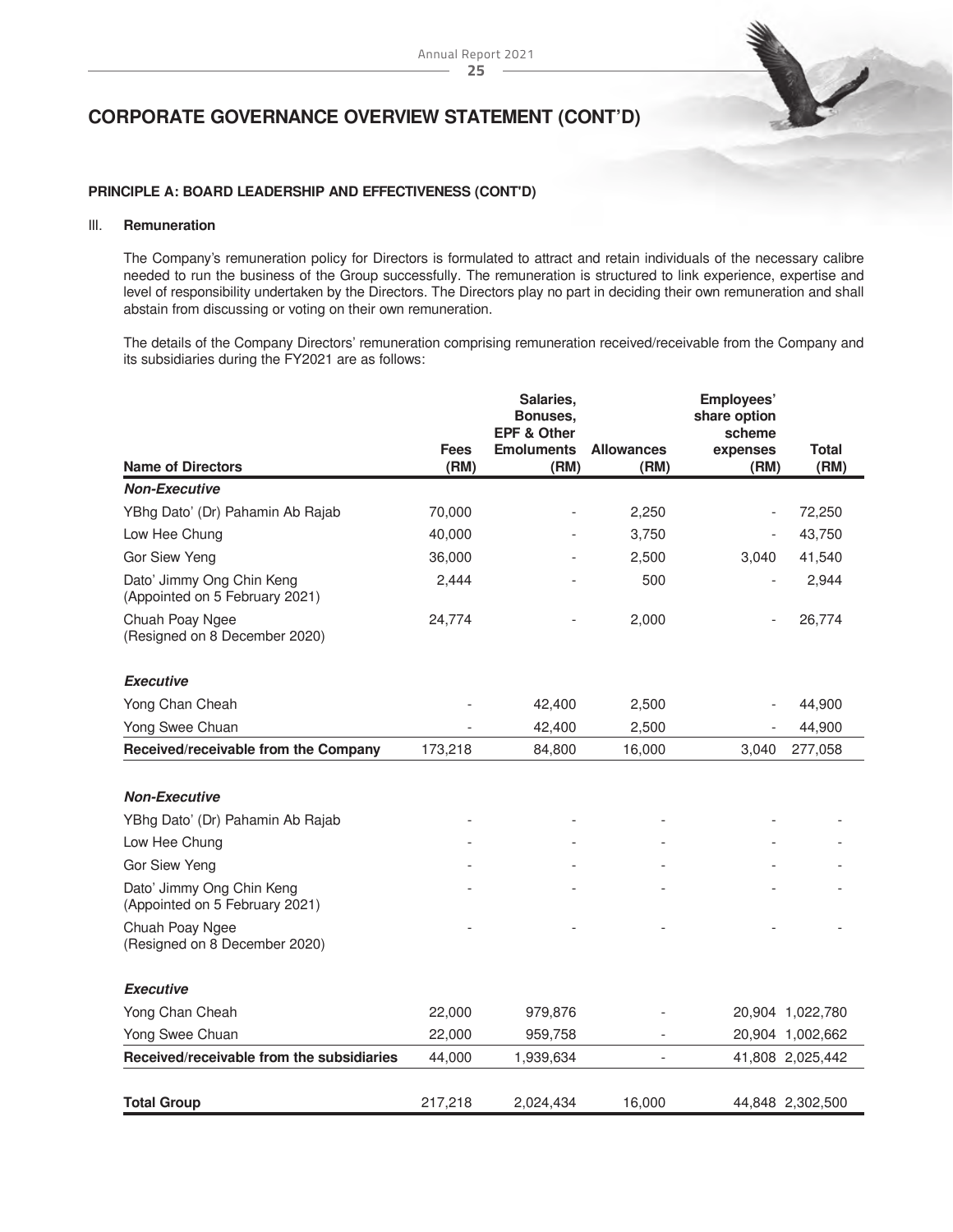# **CORPORATE GOVERNANCE OVERVIEW STATEMENT (CONT'D)**

#### **PRINCIPLE B: EFFECTIVE AUDIT AND RISK MANAGEMENT**

#### I. **Audit Committee ("AC")**

The AC comprises wholly three (3) Independent Directors. The AC is chaired by an Independent Director, Mr Low Hee Chung, a Chartered Accountant of the Malaysian Institute of Accountants, which is in compliance with Rule 15.09(1)(c) of the ACE LR of the Bursa Securities.

Annually, the composition of AC is reviewed by the NC and recommended to the Board for its approval. With the view to maintain an independent and effective AC, the NC ensures that only an Independent Non-Executive Director who is financially literate, possess the appropriate level of expertise and experience, and has strong understanding of the Company's business would be considered for membership in AC.

The roles and responsibilities of the AC are spelt out in the ToR of the AC, a copy of which is available in the Company's website at [http://www.ybsinternational.com.](http://www.ybsinternational.com/)

#### II. **Risk Management and Internal Control Framework**

The Board fulfills its responsibilities in the risk governance and oversight functions through its Risk Management Committee ("RMC") in order to manage the overall risk exposure of the Group. The RMC assessed and monitored the efficacy of the risk management controls and measures taken, whilst the adequacy and effectiveness of the internal controls were reviewed by the AC in relation to internal audit function for the Group. The RMC comprise of the Managing Director, Executive Director and Senior Management who are familiar with the business situation of YBS. The Board is satisfied with the performance of the RMC and AC and their respective Chairman in discharging their responsibilities, based on the results of the Board Committees Effectiveness Evaluation of the 2020/2021.

The Board is of the view that the internal control and risk management system in place during FY2021, is sound and sufficient to safeguard the Group's assets and shareholders' investments, and the interests of customers, regulators, employees and other stakeholders. The details of the Risk Management and Internal Control Framework are set out in the Statement on Risk Management and Internal Control of this Annual Report.